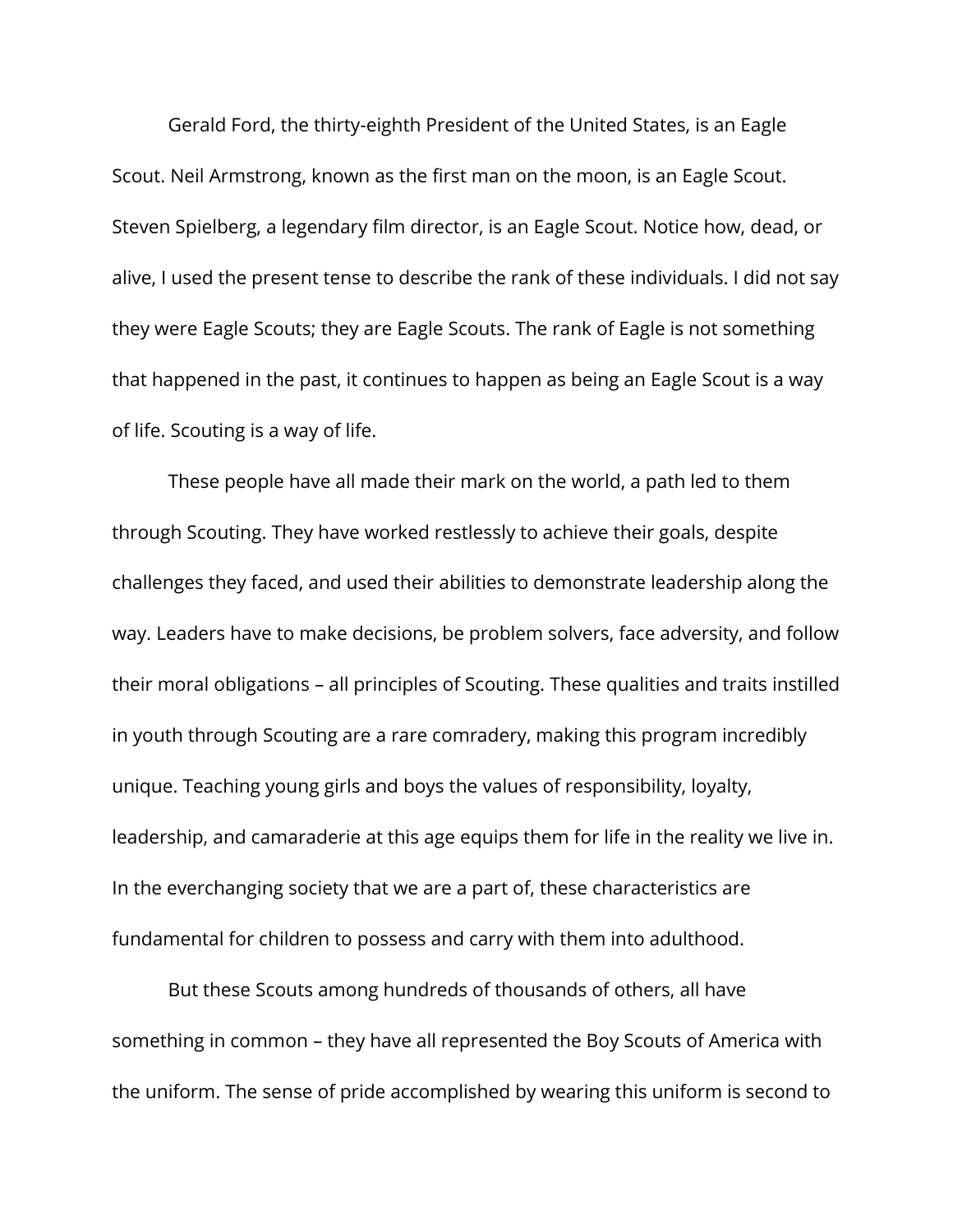none. All of the different components of the uniform combine to form a harmonious unit, much like Scouts in America. Although there is much more to a Scout than the uniform they wear, it encapsulates everything that Scouting stands for. From the leadership to the unity to the citizenship, the uniform and the values embodied within it resemble the true importance of Scouting in America.

Just like the belt, Scouts are supportive. Scouts function as a team, almost like a family, fostered upon cooperation and communication. Whether it is at a troop meeting or on a camping trip, Scouts are almost always working together. Building the trust and skills to work in a team empowers everyone to continue pushing towards the goal. For instance, when I went to my first summer camp as a member of the Scouts BSA, a lot of the younger girls in the other patrol were struggling to set up their gear. They were getting very discouraged and were ready to give up, but my assistant patrol leader and I walked over to them to assess the situation. With a pep talk and some hands-on help, all of their equipment was assembled, and their spirits were lifted. We worked together to support them by identifying the problem and expressing understanding for their stress since it was their first campout ever. They were eventually relieved, and I had the proudest moment when I saw them offering to help others serve meals in the dining hall later in the week. The younger patrol even taught us some things like a new camp game and a different way to tie a knot! All in all, being supportive and cooperating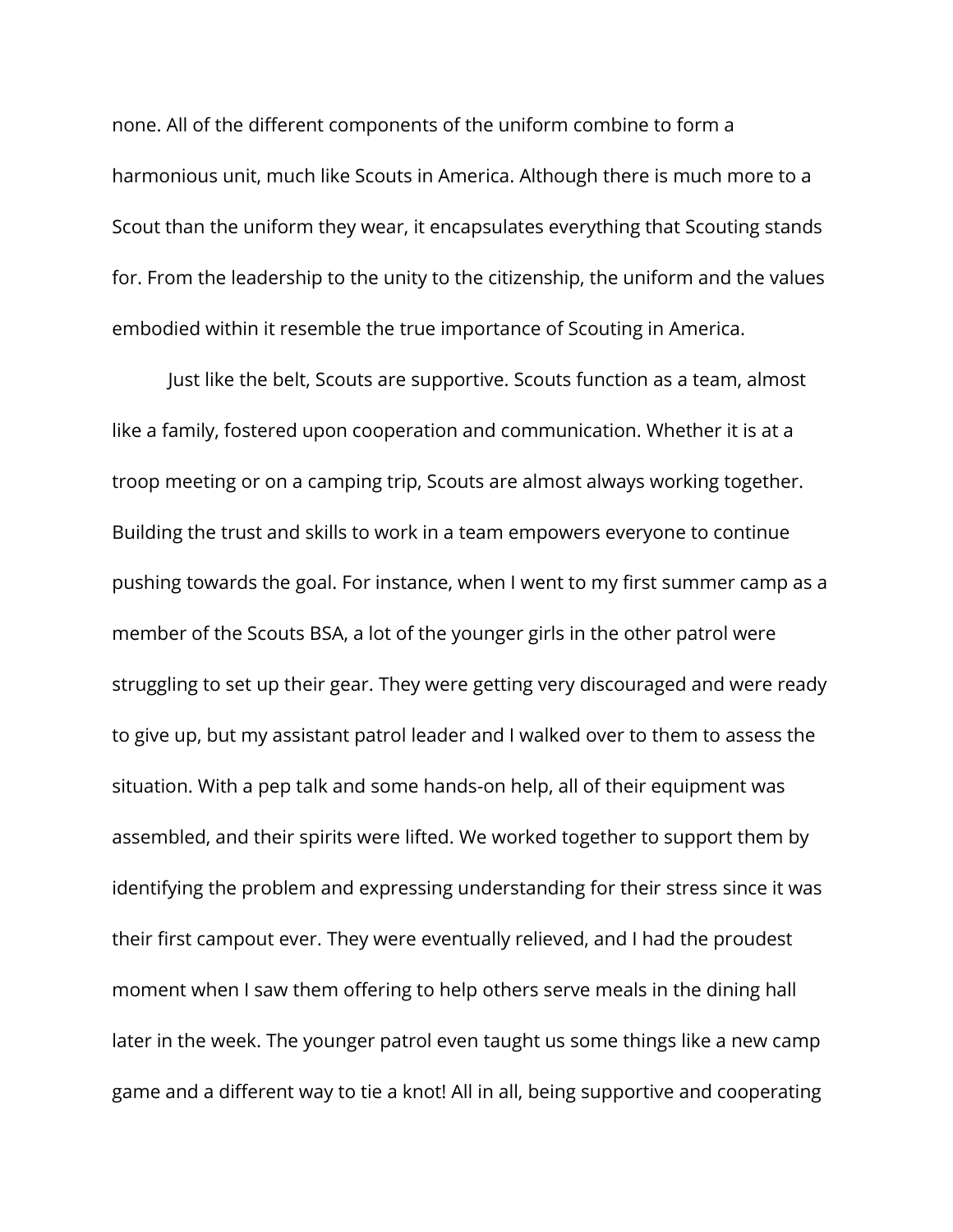allowed everyone to learn some new things, encouraging self-improvement. As we demonstrated peer learning from all different ages, there were many moments of innovation and creativity conveyed too. By utilizing teamwork and communicating with each other appropriately, our support grew. In terms of America, this skill teaches Scouts measures that go beyond the troop setting as there are countless situations in life where this skills will be emphasized. From personal to professional life, knowing how to effectively speak and collaborate with other people is vital to success. It encourages respect, open-mindedness, and active listening as well, all are necessary to grow into the rounded individual that Scouting teaches.

Likewise, the slide on the neckerchief holds it in place, as Scouts must hold on to their values. Scouts are taught to remain true to their morals and beliefs, while being respectful of others. The Scout Oath and Law that are constantly recited have true meaning and significance to them as they can serve as a guide for one to abide by in their daily life to the best of their ability. As we mature over time and face various social situations such as transitioning into college, our values will be challenged. Being dually enrolled in college while being a high school student, I faced many situations where I was surrounded by people older than me with equally mature mindsets. In my social psychology course, there was a discussion about religion and certain stereotypes about religious individuals. While it would have been easier to sit quietly, I knew that I had to voice my opinion about how I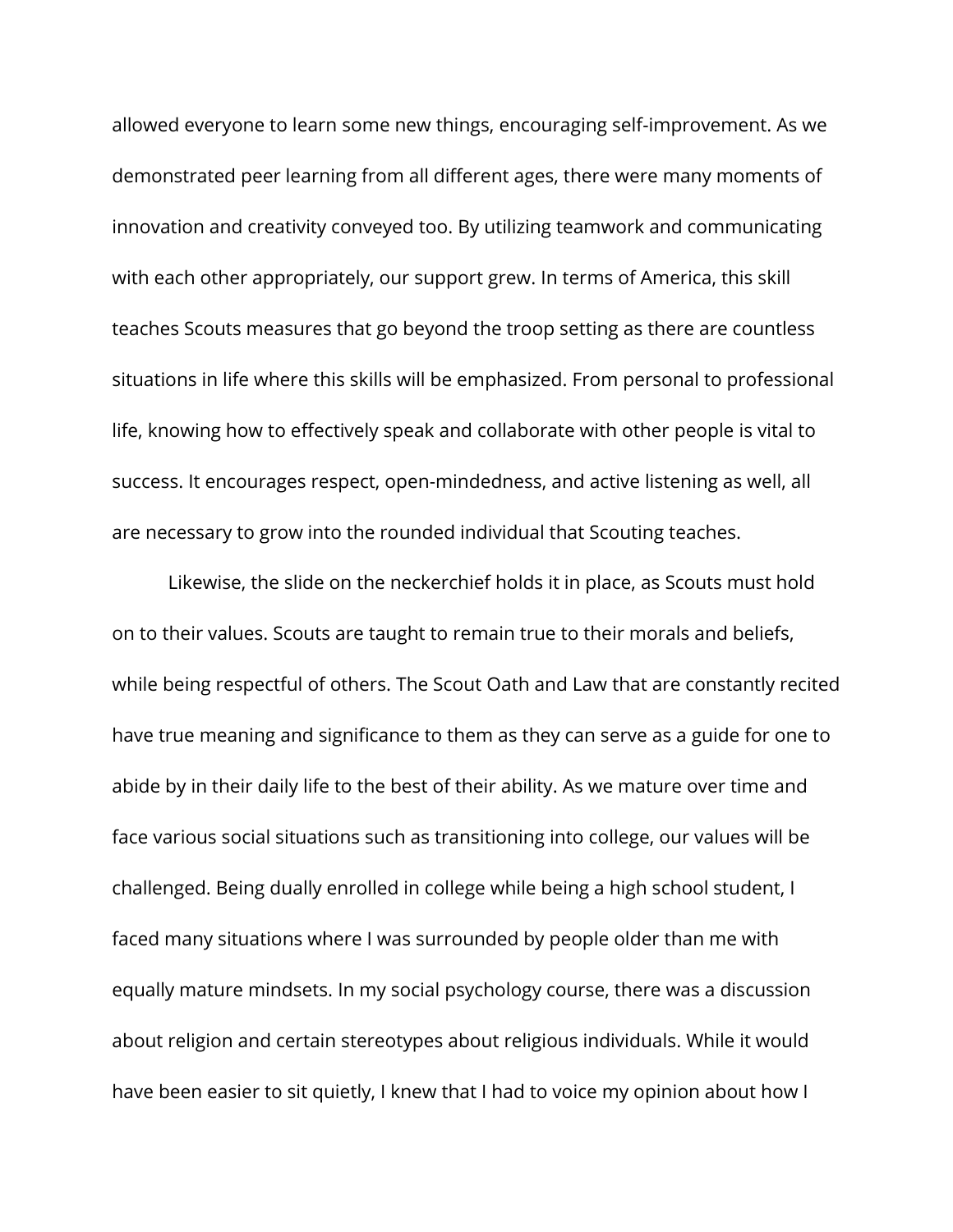felt. As soon as I stood up for my values, other people joined in the conversation too. I felt so proud when others began talking about their beliefs, knowing I helped give them the confidence to do so. Although my opinion created some friction in the discussion, I was true to myself and that was worth it. While being an active listener and being open-minded is implemented in Scouting, it is also important to stand by your morals, considering that a Scout is reverent. I was willing to consider their perspective but not so quick to change my own just to conform to social pressure. This is principle taught through Scouting is important to America as it gives a solid foundation to continuously build ethics upon as we age. Giving adolescents the strength to honor their values, while still considering others, is significant as an American to respectfully exercise the freedom of speech and right to an opinion.

Additionally, the position patch worn on the left sleeve signifies leadership which is performed in various ways through the assigned duties of each position. While the senior patrol leader is considered the highest youth position in a troop, all the other jobs are equally important to enable the troop to function as efficiently as possible. The senior patrol leader is responsible for planning and managing the troop meeting and outings but is part of their job to listen to suggestions from all. I had the opportunity to serve as senior patrol leader in two Scout BSA troops (after I transitioned from one troop into another) which widened my horizons and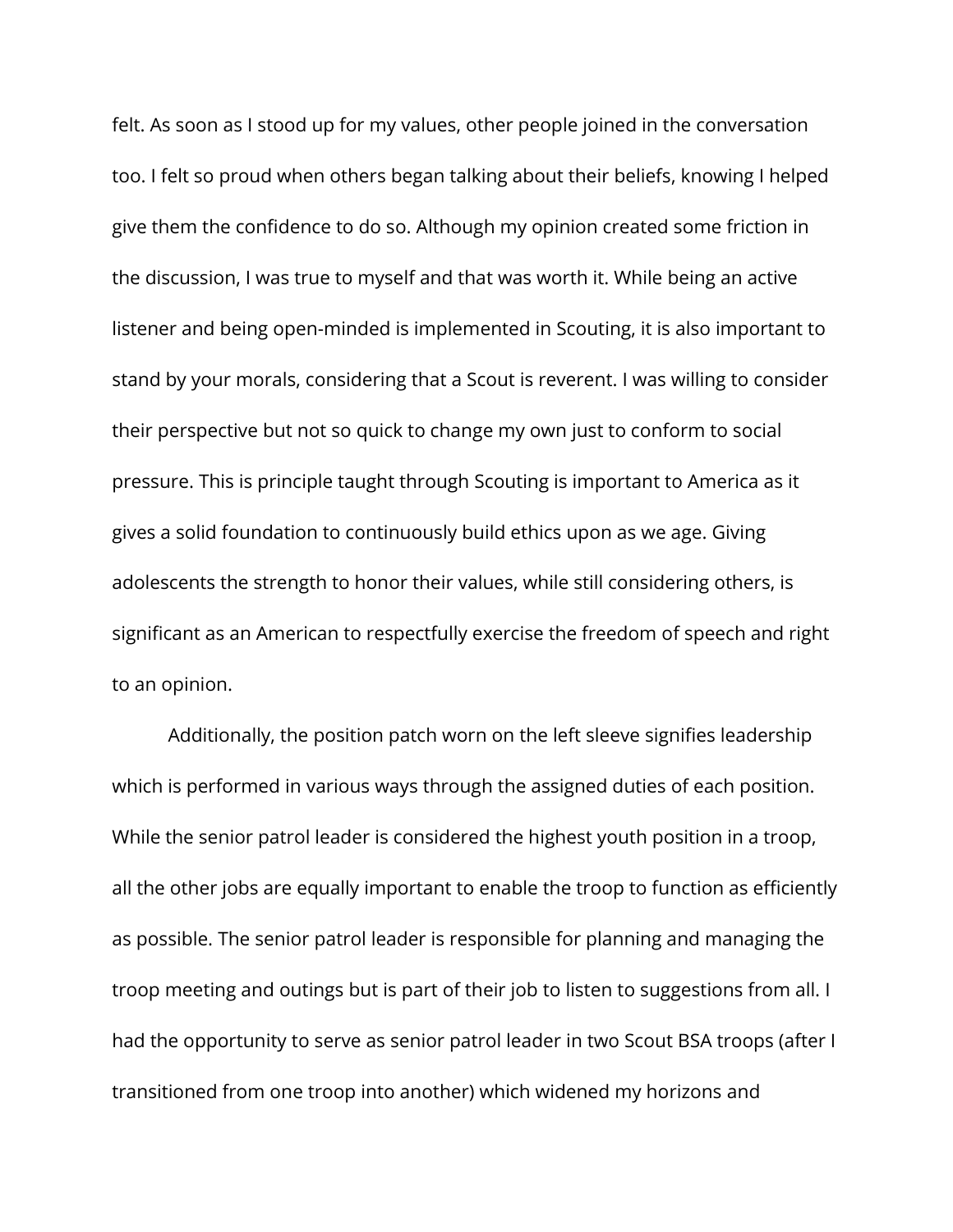expanded my mindset. Being able to demonstrate leadership skills in two different environments with completely different sets of people challenged me to adapt my skillset to best fit the needs of others. My first troop was very camping-oriented while my second troop enjoyed working on merit badges the most, so I catered to the group. Being able to listen to the requests of my fellow Scouts and not just take control to do the activities I wanted, helped form trustworthy relationships within the troop. Seeking feedback and support from my Scout peers demonstrated I had their best interests at heart. Engaging actively like this showed I cared about everyone and treating everyone as a valuable asset to the troop empowered everyone to work harder, maximizing our troop's efficiency. Overall, Scouting implements the principles of leadership through these positions which symbolizes its importance to America. Scouting is endowing our next generation of politicians, doctors, teachers, and lawyers with this skill to succeed and make a positive transformation in the country, by having the ability to turn a vision into a reality through leading others. Politicians who seek to reform the law and doctors who have the goal to cure diseases can motivate others to help accomplish these goals through leadership.

Nonetheless, the merit badges serve the purpose of being career explorations, just as a Scout explores. While the Eagle required badges are intended to practice the core values of life preparation, the elective badges gives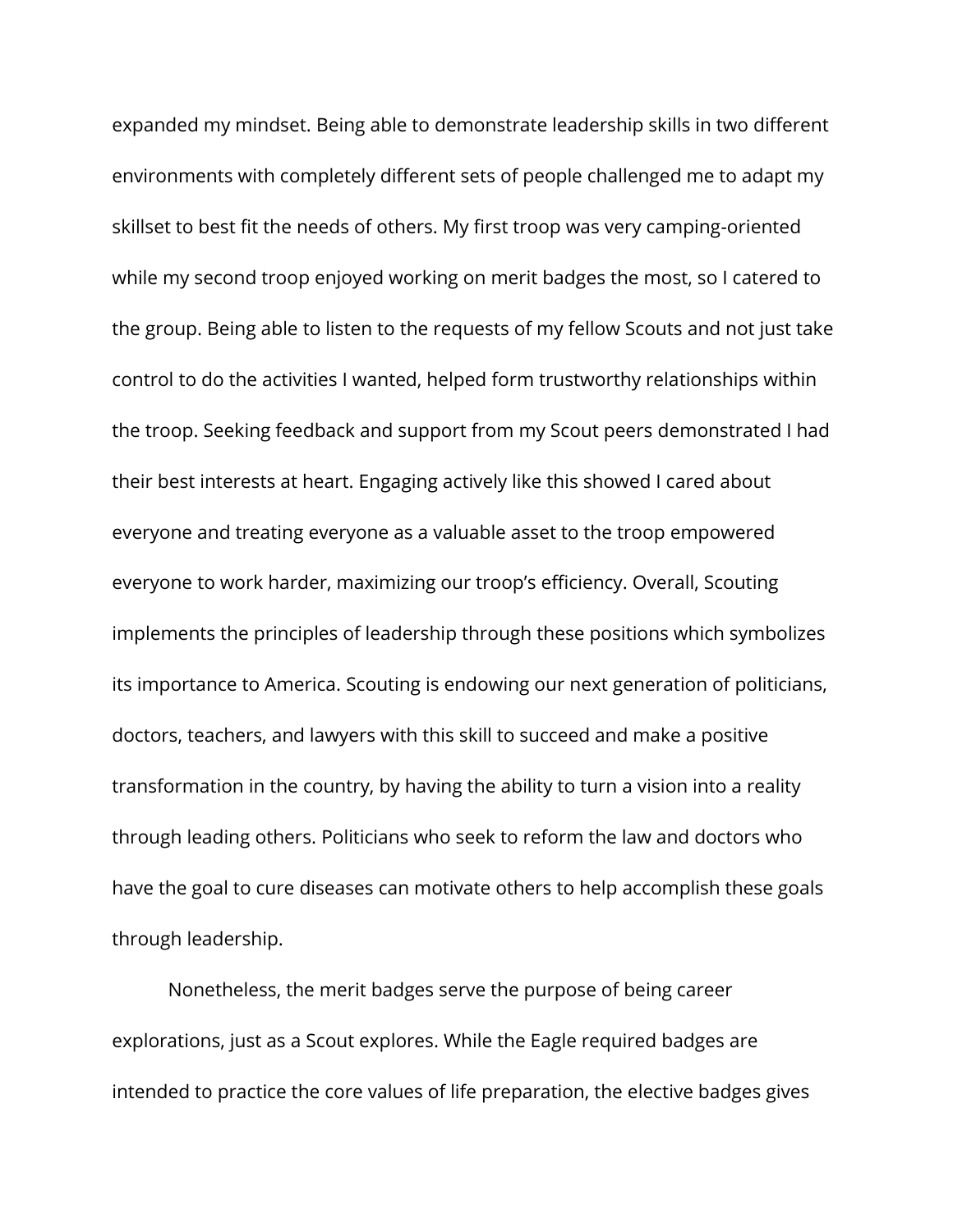insight into new areas. This opportunity helped me discover so much about myself, that I still carry with me years later. The personal fitness merit badge discovered my love for tennis, the citizenship in the community merit badge formed my aspirations to run for city council, and the fingerprinting merit badge intrigued my career interest in forensic science. Exploring these new subjects at a young age helps pinpoint future aspirations and goals. Discovering something you love, at any age, is so rewarding and Scouting assists in finding that passion. This passion fuels people to continue to do what they love and makes them want to keep learning more about it. Continuously learning and growing fosters self-development and broadens horizons, as it is important to America for people to strive for more if they are able to improve. Never settling for the minimum encourages hard work, an asset in many areas of life.

Moreover, the council strip patch worn on the left sleeve resembles the local community and the mission as a Scout to make it a better place. Volunteering in the community is a vital part of Scouting as it empowers youth to be part of making the change they want to see in the world. It allows them to be an active citizen and have a role in creating the community they want to live in. Such an accomplishment provides young men and women with the sense of achievement and confidence by doing good for others. For my Eagle Scout project, I constructed a flagpole plaza in my local cemetery to represent those actively serving in our country's military and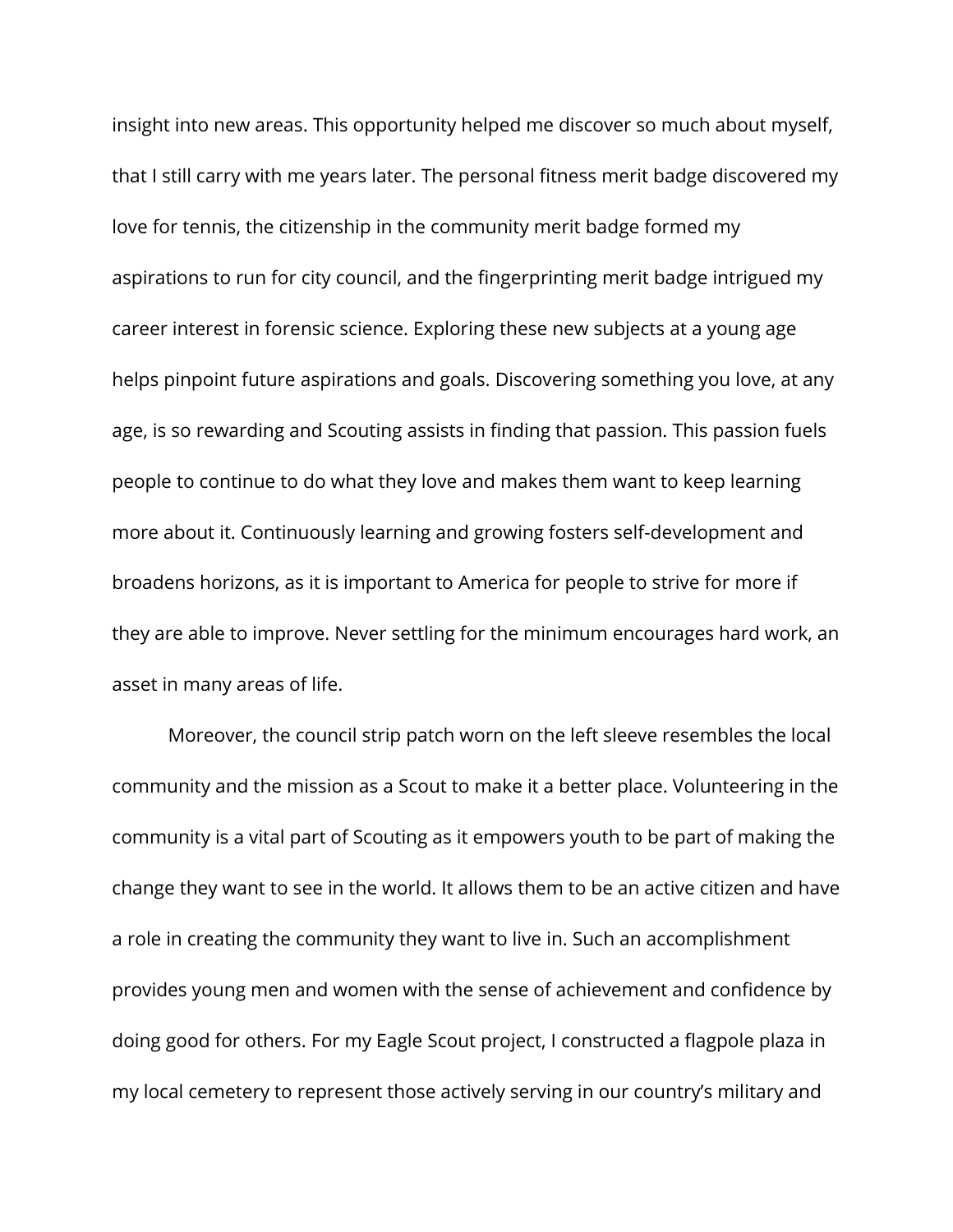those who have given their life doing so. Each flag represents a branch of the military, and this memorial also functions as the site of many local ceremonies, such as the city's Memorial Day gathering. Seeing people of my community come together at the place of my project makes me feel so fulfilled. There is no other way to describe the feeling of wholeness that overcomes me knowing that the work and time I put into my project is leaving a lasting impact on Apopka forever. This experience has enabled me to build my leadership abilities and character as well, by witnessing how the outcome of my efforts has benefited my community. Through volunteering, the community is positively impacted but it also creates unity by connecting people through this common goal. Scouting implements this fundamental truth which is important to America because giving back has the opportunity to create a cycle for others to continue to do the same.

Lastly, the American flag patch evidently stands for citizenship of the nation and a Scout's duty to the country. This duty is of utmost significance and a Scout represents this in all their walks of life from being a student to a sibling to a Scout. The flag is worn on the right sleeve to appear facing the observer, creating the illusion of the flag flying in the wind as the wearer walks forward. The Scout stands for pride, integrity, opportunity, strength, freedom, and the true meaning of being an American, as they embody the flag on the uniform. Scouting instills these values into young Americans who will grow up with the respect for their country, only